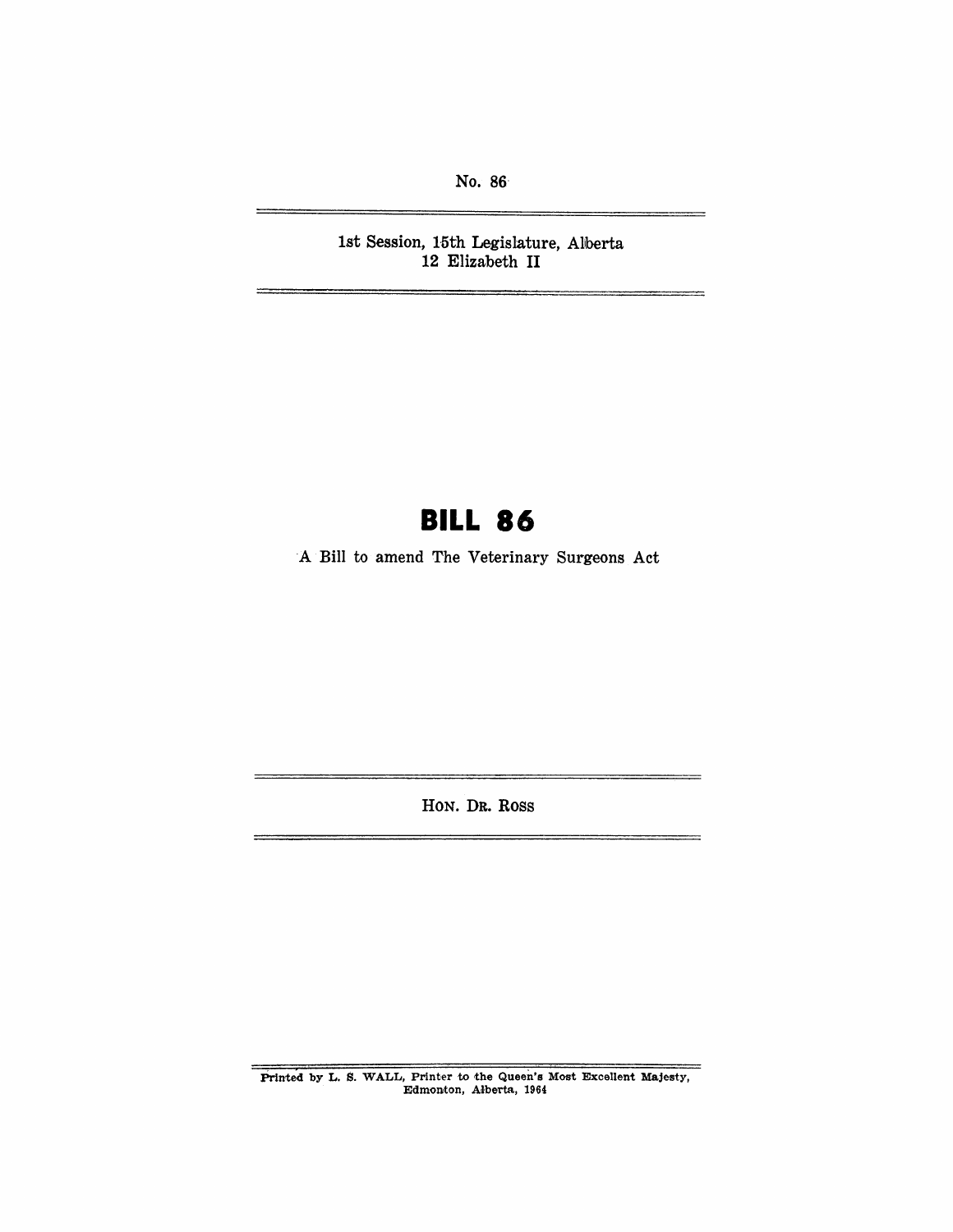**Explanatory Note** 

**1.** The Veterinary Surgeons Act, R.S.A. 1955, c. 359, amended.

**2.** Definitions of "animal" and "veterinary medicine" are added. Section 2, clause (b) presently reads:

"(b) "certificate of registration" means a certificate showing the holder to be registered as a member of the association and entitled to practise as a veterinary surgeon or veterinarian;".

**3.** Section 4, clauses (a) and (b) presently read:

"4. The objects of the association shall be

(a) to encourage, promote and safeguard the health of livestock generally,

(b) to promote, encourage and develop veterinary science in the Province and, within the provisions of this Act, to regulate the ethical practice thereof,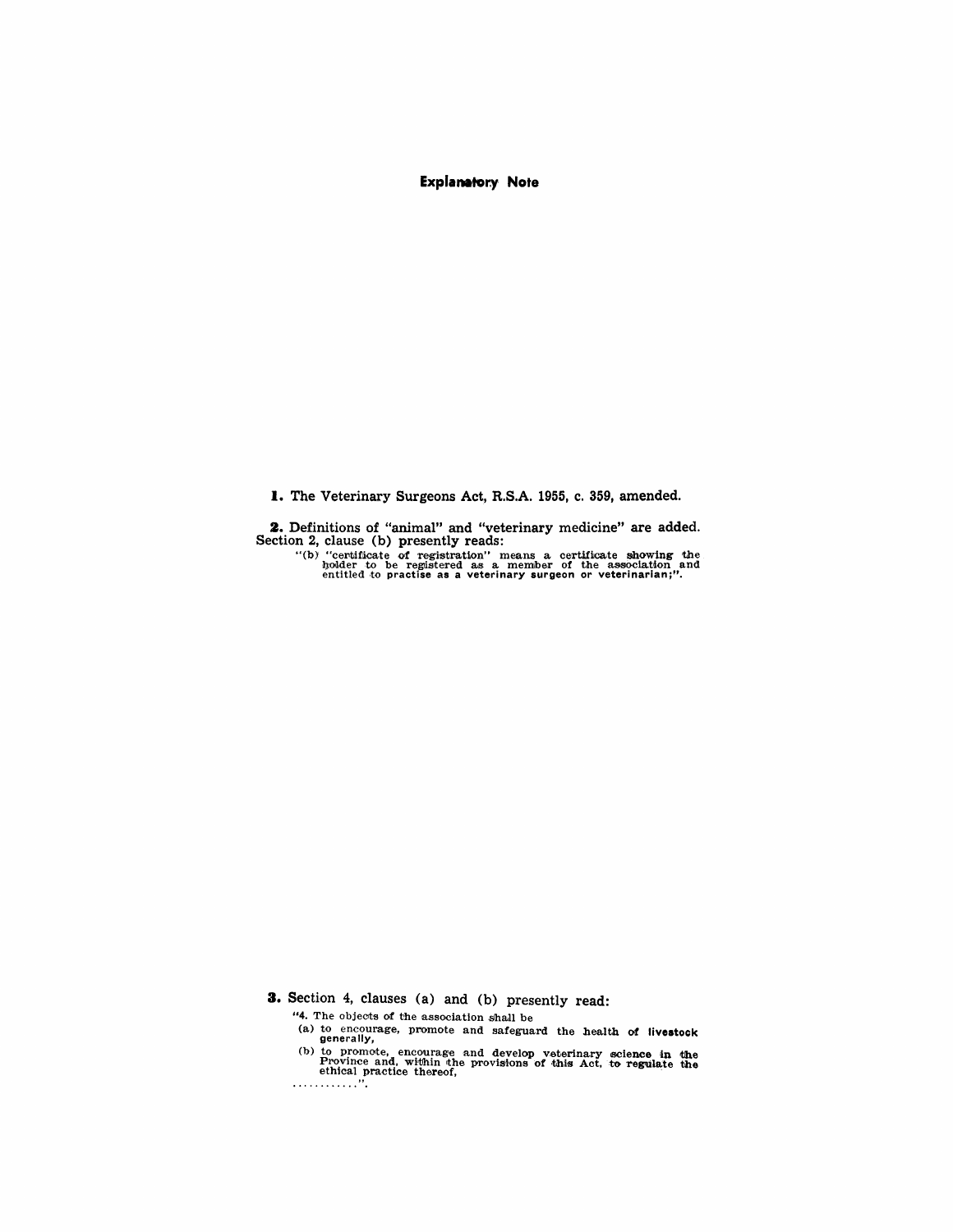## **BILL**

## No. 86 of 1964

An Act to amend The Veterinary Surgeons Act

### *(Assented to* , 1964)

HER MAJESTY, by and with the advice and consent of the Legislative Assembly of the Province of Alberta, enacts as follows:

*1. The Veterinary Surgeons Act* is hereby amended.

- 2. Section 2 is amended
	- (a) by relettering clause (a) as clause (a1) and by adding before the relettered clause  $(a1)$  the following: .
		- (a) "animal" means any living being of the animal kingdom other than a human being;
	- (b) as to clause (b) by striking out the words "practise as a veterinary surgeon or veterinarian" and by substituting the words "practise veterinary medicine",
- (c) by adding the following clause after clause *(I)* :
	- $(g)$  "veterinary medicine" means any professional service usually performed by a veterinary surgeon or veterinarian including
		- (i) the application of surgery or medicine to animals,
		- (ii) the diagnosis or treatment of, and the prescribing, treating, manipulating or operating for the prevention, alleviation or correction of any disease, injury, pain, deficiency, deformity, defect, lesion, dis order or physical condition of animals, with or without the use of instruments, appliances, medicine, drugs, preparations or anaesthetics, and
		- (iii) the giving of advice in respect of any of the matters mentioned in suhclauses (i) and (ii),

with a view to obtaining a fee or salary.

- 3. Section 4 is amended
	- (a) as to clause  $(a)$  by striking out the words "livestock generally" and by substituting the word "animals",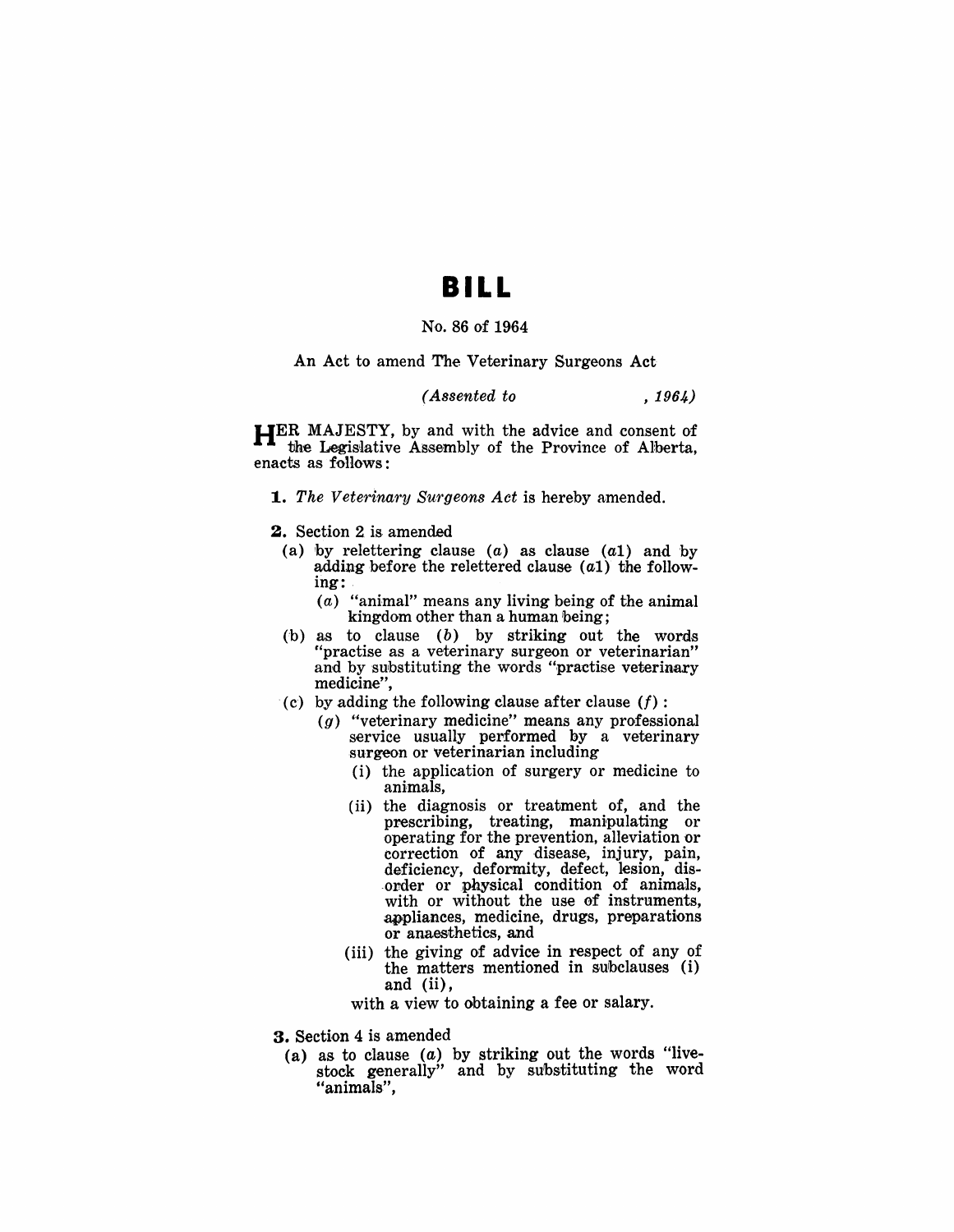### 4. Section 9, subsection (5) presently reads:

"5. Notwithstanding the provisions of this section or of clause (c) of section 14, the council

(a) may suspend the certificate of registration of any member who is in default of payment of his annual fee, including levies and contributions, for a period of one year, and

(b) shall reinstate a certificate so suspended at any time upon pay-<br>ment of the fees in arrears at the date of suspension and a further<br>sum of five dollars.".

The new subsection (5) reduces the period that the annual fee must be in default from 1 year to 3 months before a member may be suspended. Payment of the arrears cancels the suspension without any further act being necessary on the part of the council.

#### s. Section 12, subsection (1), clause (b) presently reads:

"12.  $(1)$  The registrar shall register as a member every candidate qualifying under section 18, . . . . . . . . . . .

(b) who is a Canadian Citizen or, if not, who has filed a declaration of intention under the Canadian Citizenship Act, ............. "

The reference to section 18 is unnecessary as that section deals with academic qualifications, a matter dealt with in clause (c) of subsection (1) of section 12.

#### 6. Section 13 reads:

"13. (1) A person admitted to membership by filing a declaration of intention under the Canadian Citizenship Act, shall, within a period of  $\sin x$  years after registration, produce to the registrar a certificate of citizen

(2) Upon subsequently producing a certificate of citizenship the person referred to in subsection (1) may have his name restored to the register.".

Section 13 is repealed as a result of the removal of clause (b) of subsection (1) of section 12.

7. Clauses (a), (b) and (d)-Section 12 sets out the requirements for persons wishing to be registered, one of which pertains to academic qualifications. Section 18 deals with academic qualifications only but subsections  $(4)$ ,  $(5)$  and  $(7)$  contain references implying that persons having academic qualifications are "entitled to registration". The references are thus removed to avoid any con-<br>flict with section 12.

(c) The present subsection (6) is rewritten to make it clear that the General Faculty Council may issue the certificate of qualification.

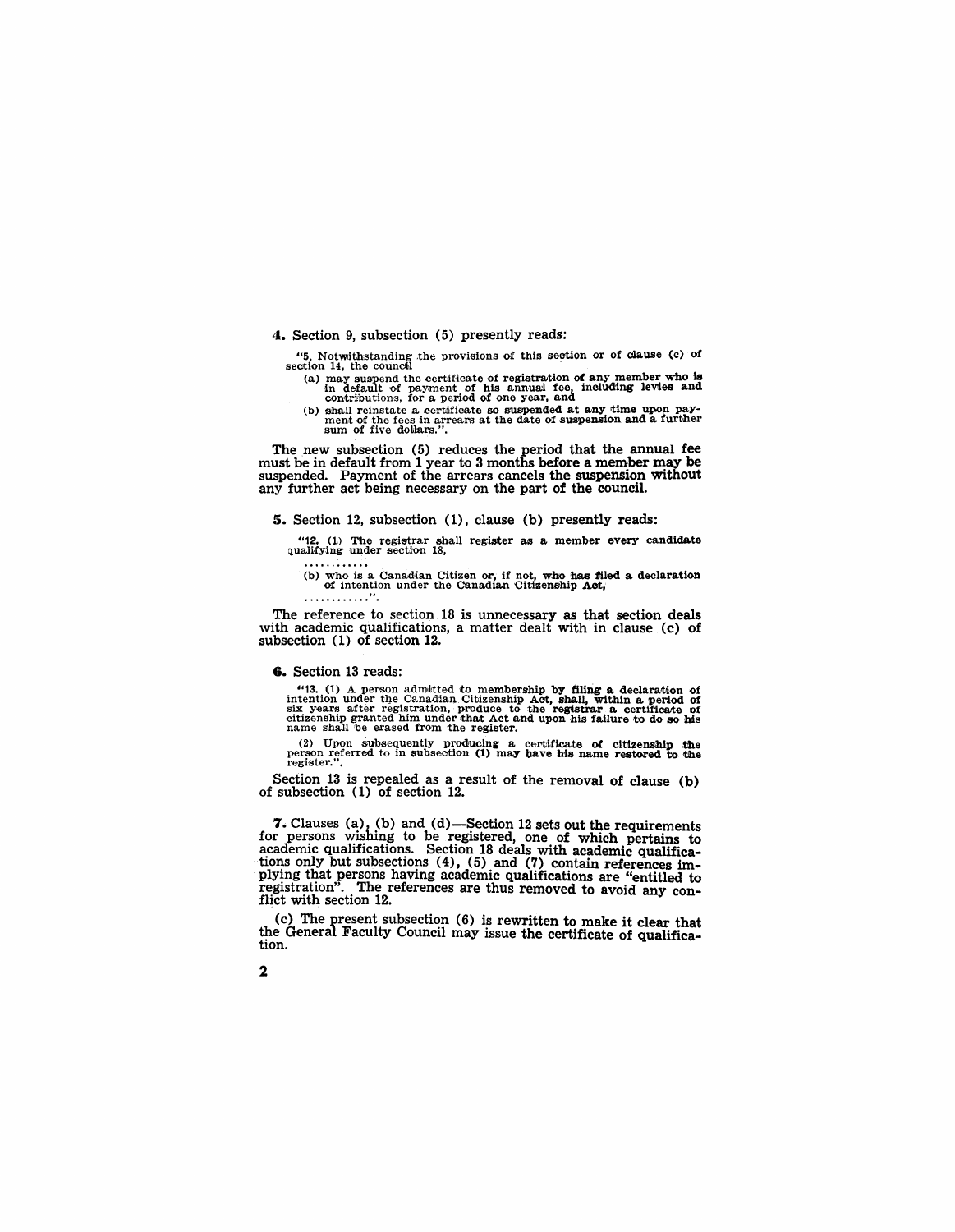- (b) by striking out clause (b) and by substituting the following:
	- (b) to promote, encourage and develop veterinary science in the Province,
	- (b1) subject to this Act, to regulate the practice of veterinary medicine in the Province.

4. Section 9 is amended by striking out subsection (5) and by substituting the following·:

(5) Notwithstanding anything in this section or section 14, the council may suspend a member who is in default of payment of an amount owing by him to the association as an annual fee, levy or contribution, for a period exceeding three months, and upon payment of the amount owing and a fee of five dollars, the suspension is thereby cancelled.

5. Section 12, subsection (1) is amended

- (a) by striking out the words "qualifying under section  $18,$ ",
- (b) by striking out clause  $(b)$ .

6. Section 13 is repealed.

- 7. Section 18 is amended
	- (a) as to subsection (4) by striking out the words "who is not entitled to registration under" and by substituting the words "other than an applicant referred to in",
	- (b) as to subsection (5) by striking out the words "and to be entitled to registration",
	- (c) by striking out subsection (6) and by substituting the following:

(6) The General Faculty Council may issue a certificate of qualification to any person who does not have satisfactory qualifications under subsection (5) or (7) if that person passes the examinations prescribed by the General Faculty Council.

(d) as to subsection (7) by striking out the words "be qualified and entitled to registration" and by substituting the words "have satisfactory qualifications".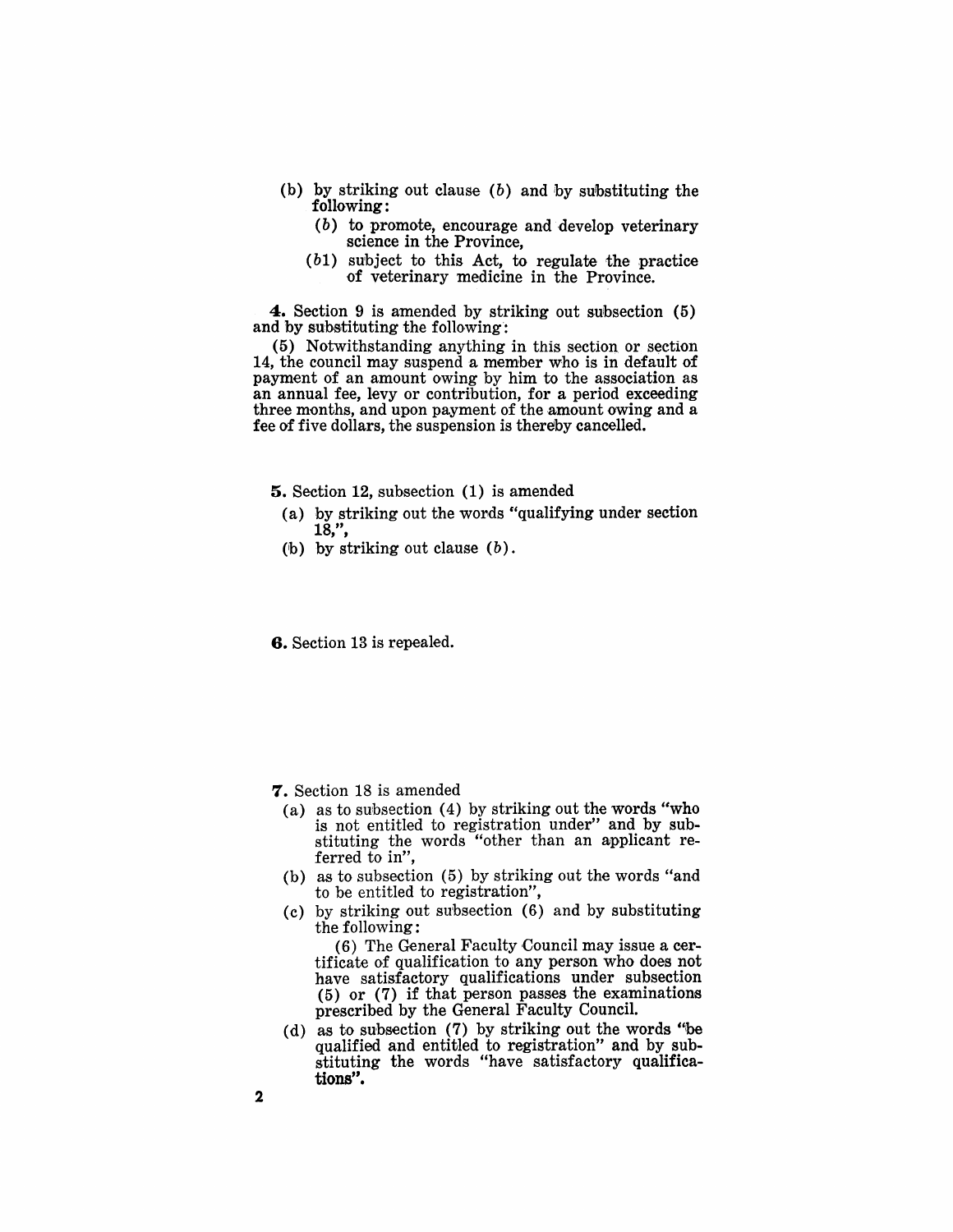#### **8.** The present section 21 reads:

"21. (1) A person who is not duly registered under the provisions of this Act shall not hold himself out to be a registered veterinary surgeon or veterinarian.

- (2) A person not registered under this Act shall not
- (a) append to his name "Veterinary Surgeon" or "Veterinarian" or any abbreviation thereof, or
- (b) in any way practise or pretend to practise as a veterinary surgeon or veterinarian.".

Section 21a is new. This provision will permit regulation by the council of any diagnostic or treatment service for animals where the service is operated by a corporation as a business or as part of its business.

**9.** Section 26, subsection (1) presently reads:

"26. (1) A person contravening any of the provisions of this Act is guilty of an offence and liable on summary conviction

- (a) for the first offence, to a fine of not less than twenty and not more than one hundred dollars or in default of payment to imprisonment for a term of not more than two months, and
- (b) for the second or subsequent offence, to a fine of not less than fifty and not more than two hundred dollars or in default of payment to imprisonment for a term of not more than four months.".

**10.** Commencement of Act.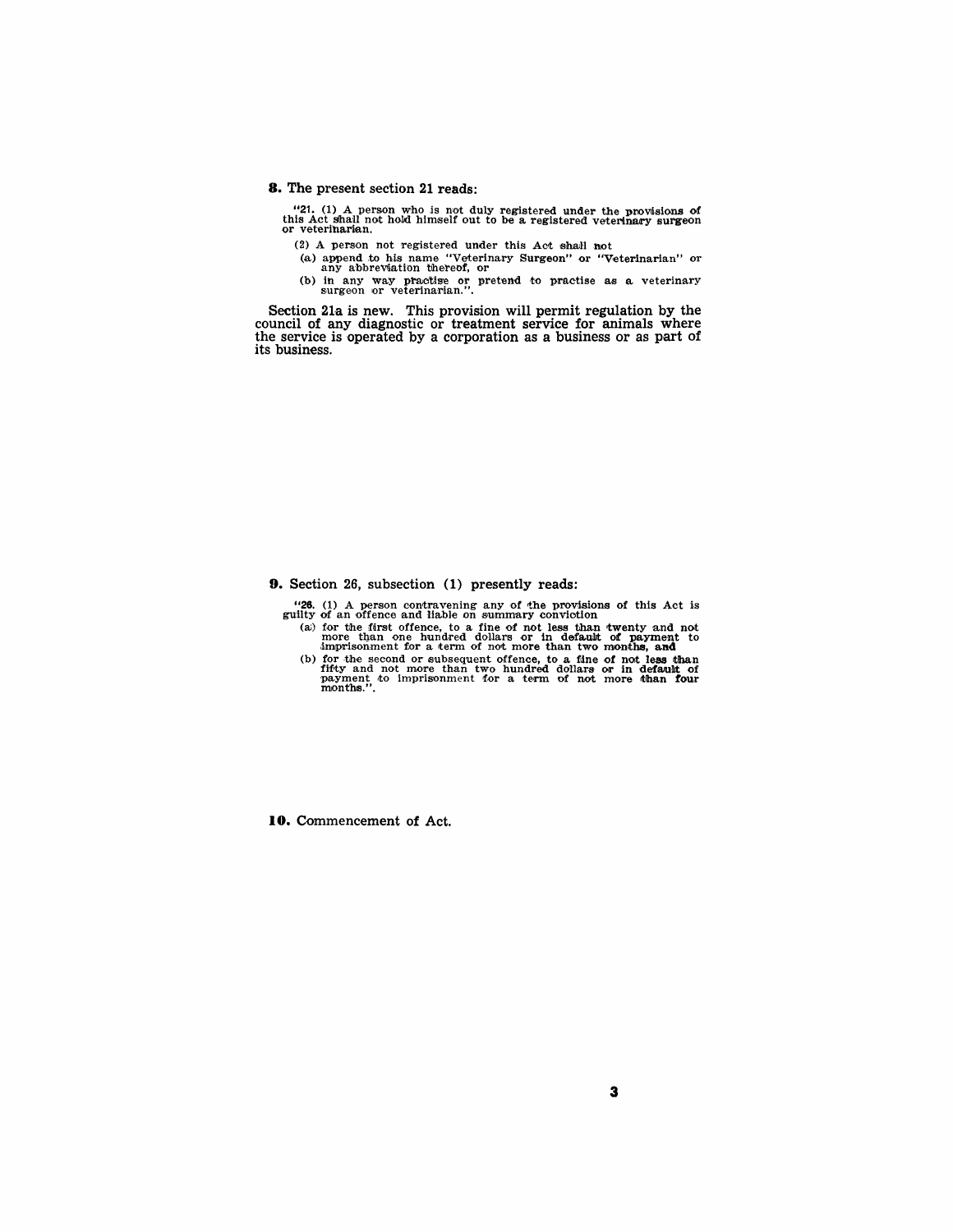8. Section 21 is struck out and the following sections are substituted:

21. No person shall, unless he is a member of the association and not suspended from practice,

- (a) practise or pretend to practise veterinary medicine,
- (b) hold himself out as a veterinary surgeon, veterinarian or a person entitled to practise veterinary medicine,
- $(c)$  use or assume the title, addition or description of "veterinary surgeon" or "veterinarian", or any abbreviation thereof, or
- $(d)$  use or assume any title, addition or description implying that he is registered as a member of the association or is recognized by law as a person entitled to practise veterinary medicine.

*21a.* No corporation shall operate a diagnostic or treatment service for animals as a business or in conjunction with any other business carried on by it, except with the consent of the council and on such terms and conditions as the council may by by-law prescribe.

9. Section 26, subsection (1) is amended

- (a) by striking out the word "and" at the end of clause (a),
- (b) by striking out clause (b) and by substituting the following:
	- $(b)$  for the second offence, to a fine of not less than fifty dollars and not more than two hundred dollars or in default of payment to imprisonment for a term of not more than four months, and
	- ( *c* ) for the third and every subsequent offence to imprisonment for a term of not more than six months.

10. This Act comes into force on the first day of July, 1964.